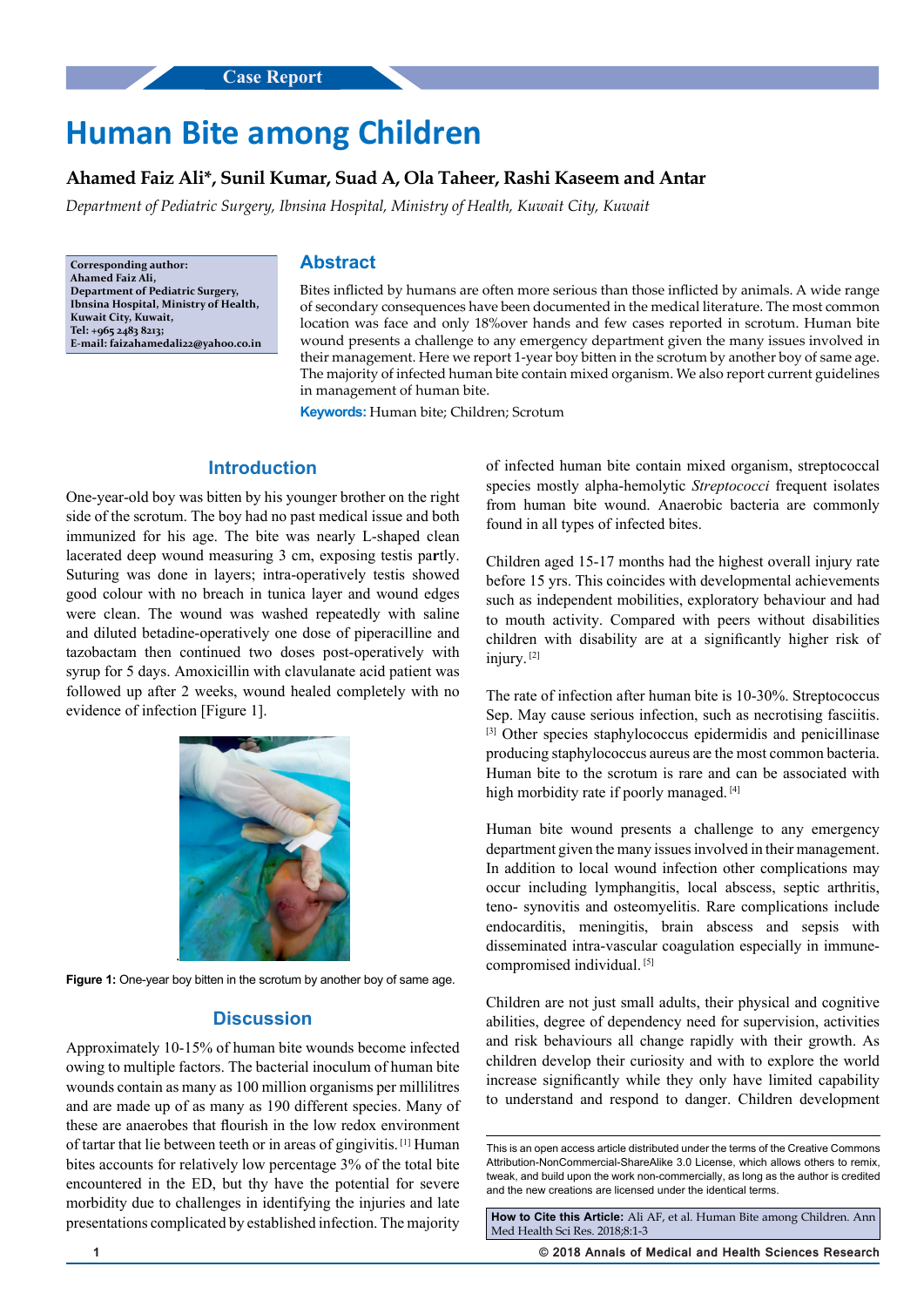and behaviour are therefore highly associated with injury risk. [6] It's a way young children express anger, frustration and need for control and attention before thy have the words to do so says clinical psychologist Stanlay Goldstein. [7] Although evidence based practice guidelines have not been developed bite wounds warrant an organized standardized approach to care to help prevent complications. Such approach involves first eliciting a history of the circumstances surrounding the bite and patient medical history. Next basic bite wound care should be performed, including cleaning and irrigation of the wound. A good understanding of bite wound bacteriology and the situations in which antibiotics may be indicated is important. <sup>[8]</sup>

The following actions to reduce the infection risk associated with biting may include following [9]

• Take a history from parents to assess the blood born virus risks in children who bite repeatedly.

• Consider offering tests and possible immunization against hepatitis in children who bites repeatedly.

• Consider individual plans for children who bite repeatedly bite involving parents and the child GP.

- Agree a policy for immunizing teaches at risk for hepatitis-B.
- Consider immunity of classmates at school entry.

• Ensure staff wears long sleeved clothing if caring for a child who bites regularly.

Universal prophylaxis with antibiotics is not recommended. The comprehensive meta-analysis of Medeiros et al. in Cochrane database yielded no evidential basis for a reduction of infection rate by prophylactic antibiotics, except for bite wounds on the hand on hands.

Despite the poor state of evidence, most expert recommend early antibiotic treatment for three to five days for fresh, deep wounds and wounds in certain critical bodily areas (hands, feet, areas near joints, face and genitals) for persons at elevated risk of infection and for persons with implants e.g. artificial heart valve. In contrast, antibiotics need not be given if the patients 24 hrs or more after the bite and there are no clinical signs of infection.

Targeted antibiotic treatment is given for manifest bacterial infections.

Its varieties include:

• Aminopenicilline +a beta -lactamese inhibiter (oral/intravenous)

- Piperacilline /tazobactam (intravenous)
- carbapenem (IV)

• possibly moxifloxacilin +clindamycin

In case of penicillin allergy

Recommended duration of antibiotic treatment

- cellulitis or abscess one to two weeks
- Tenosynovitis two to three weeks
- Osteomyelitis, arthritis three to four weeks [10]

Infection rate of punctured wounds and wounds greater than 3 cm was 1.5 times higher than for all wounds. Total infection rates within 24 hrs antibiotic administration was 29.3% compared to  $65\%$ , <48 hrs and  $81\%$  <72 hrs. <sup>[11]</sup> If the bite appears to be consistent with human bite, the question typically asked by child protective services in whether the bite was caused by an adult or a child. In general, the most common guidelines are that the normal inter-canine distance of an adult is 2.5-4 cm. Any human bite marks with inter-canine distance more than 3 cm is most likely inflicted by an adult. [12]

Human bite injuries carry the risk of being infected with bacteria flora of the oral cavity. This often leads surgeons to consider initial debridement and delayed closure because of the fear of wound infection. Prophylactic antibiotic treatment and primary closure of bite wound remains controversy. Opinion tilt towards the fact that primary surgical repair is the treatment of choice for most clinically uninfected facial bite wounds, whereas delayed closure should be reserved for certain high risk or already infected wounds. [13]

#### **CONCLUSION**

Although rare, human bites have been shown to transmit clostridium tetani. According to the recommendation of the US centres for disease control and prevention (CDC) tetanus immune globulin and the 3-dose vaccine series should be administered to patients with an unknown tetanus vaccine history or those who have received fewer than 3 doses. For patients with a history of 3 or more doses of tetanus and diphtheria vaccine who received a booster less than 5 yrs ago, no tetanus booster is required

#### **Conflict of Interest**

All authors disclose that there was no conflict of interest.

#### **References**

- 1. Barrett J. Human bites. Medscape, 2017.
- 2. Agran PF, Anderson C, Winn D. Trent R. Pediatrics 2003;111:e683-e692.
- 3. Kkoe GA, Kil K, Karasalan A. Wounds 2015;12:E20-E23.
- 4. Kerins M, Greene S. Human bite to scrotum. European Journal of Emergency Medicine 2004;11:223-224.
- 5. Brook Microbiology and management of wound infection in human and animal bite Prim care 2003;30:25-39.
- 6. Shi X, Shi JX, Krista K. Unintentional injuries in children with disabilities:A systemic review and meta-analysis. Injury epidemiology 2015;2:21.
- 7. Goldstein S. Troubled children /troubled parents the way out. Second edition. 2010.